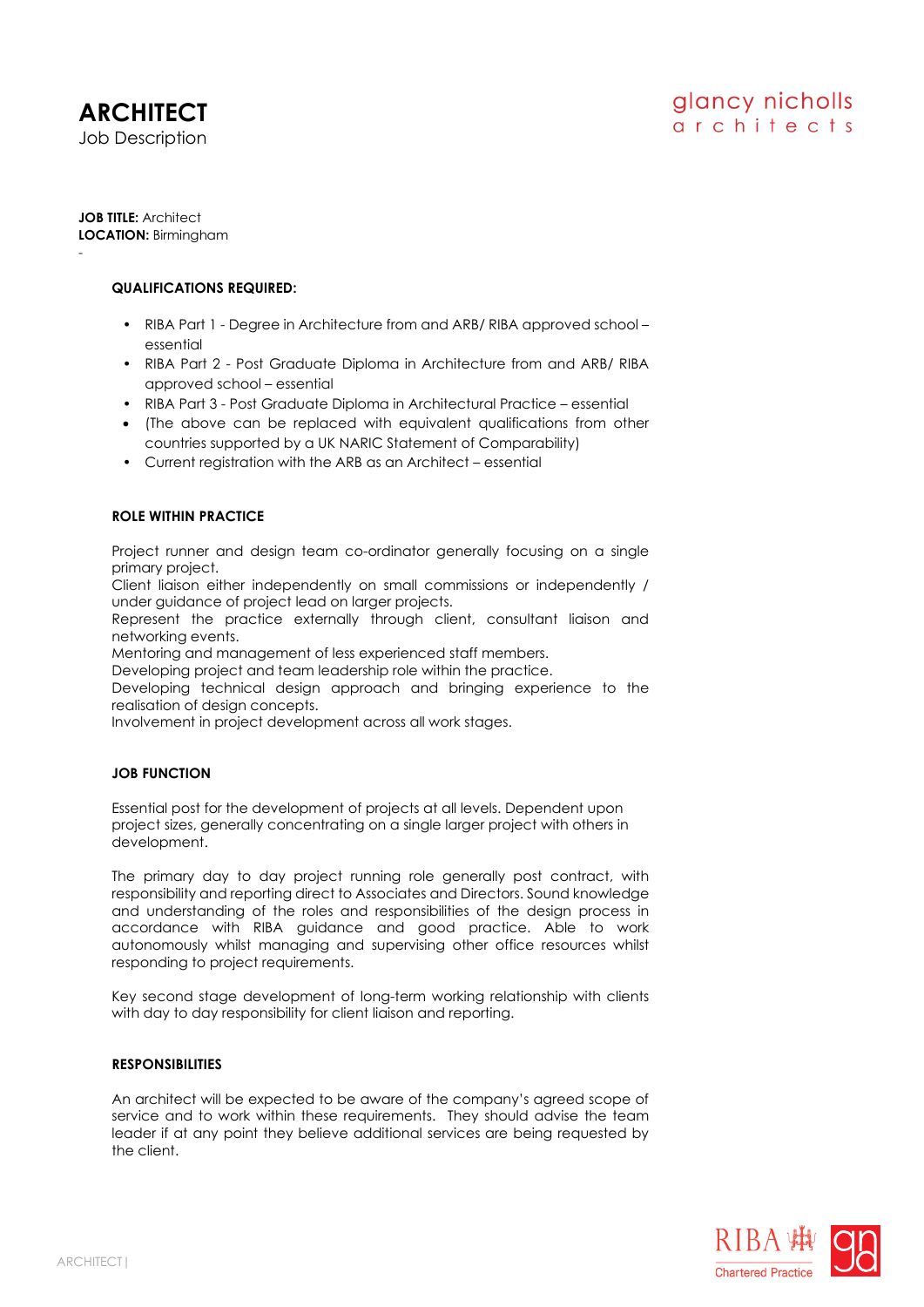

Management of project costs against fees in liaison with Associates and Directors during the progression of the project for which they are assigned project runner role.

Provision of Architectural Services including:

- Design
- Contract Administration including financial control in co-ordination with QS and certification under guidance of team leader.
- Brief taking and documentation
- Client Liaison
- Design team co-ordination
- Chairing and documenting design team meetings.
- Attendance at (and running of where necessary) site meeting.
- Assisting senior team members in the preparation of project programme.

Autonomous working and leading junior team members in design, detailing, model making, graphics, filing, administration and recording of information for projects.

Carrying out/ drawing up measured building surveys.

Attending and giving presentations and forming part of bid teams where necessary.

Maintaining records of site visits and telephone conversations.

Issuing and receiving drawings and other project information.

Managing the planning and building control protocols and liaise with the relevant local authority officers. Maintenance of relevant progress trackers.

Informing Associates or Directors of any events which may require the attention of the company's PI Insurers.

Producing letters, reports, presentations and other documentation in Microsoft Word, Publisher and PowerPoint.

Answering telephone queries, and redirecting or taking messages where appropriate.

Comprehensive Computer Skills including:

- CAD package as appropriate (Revit/ Autocad/ SketchUp)
- Adobe Photoshop
- Adobe InDesign
- MS Office Software

Maintaining effective job filing including QA processes.

Completing weekly timesheets and forecasting timescales for packages.

Attending / taking part in CPD presentations.

Other tasks as necessary in the day to day function of the office including archiving and answering telephones.

Additional roles within the practice may be required in order to manage office functions such as:

- BIM/ IT/ CPD/ QA
- Business networking including the promotion of the practice at supplier led events